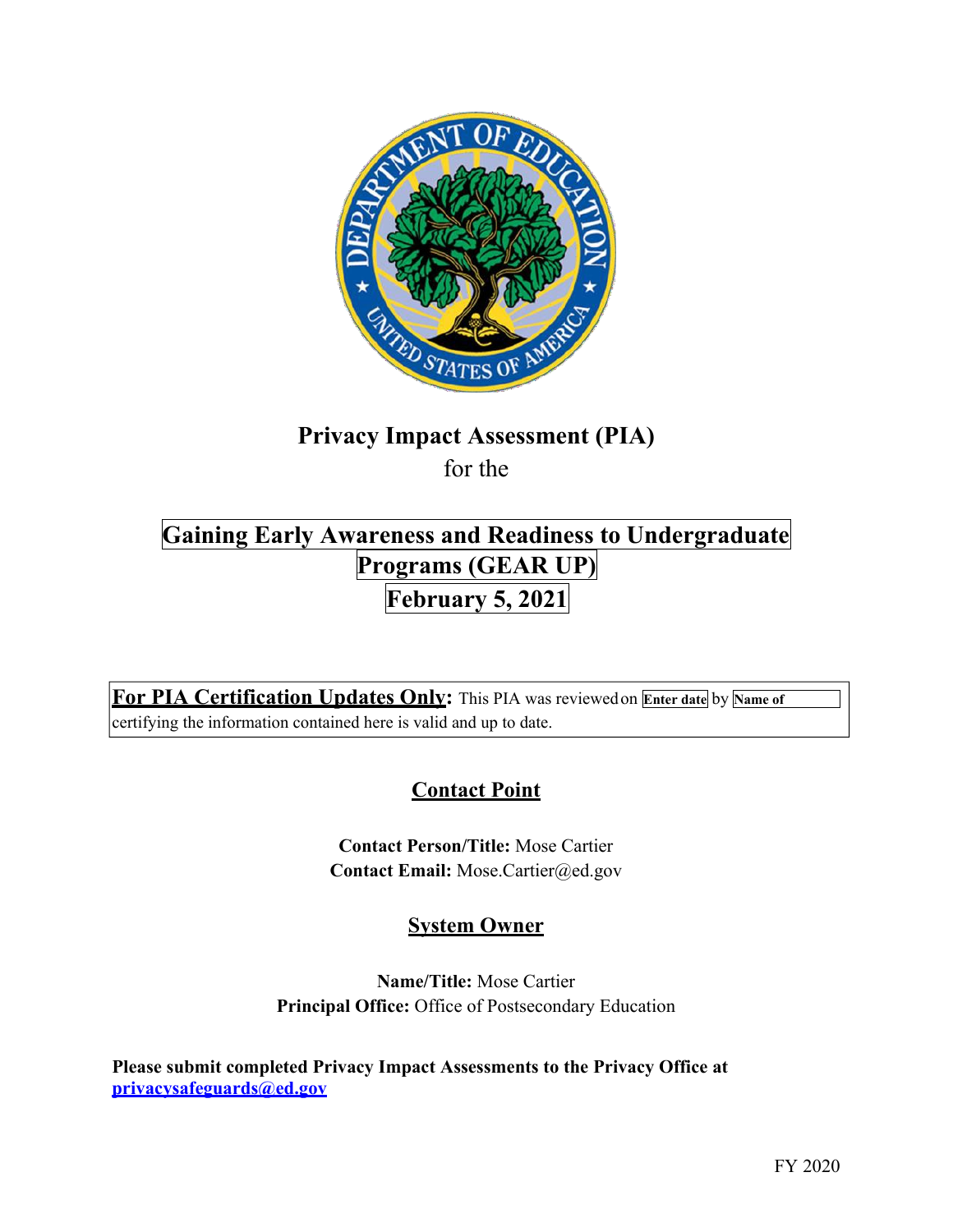*Please complete this Privacy Impact Assessment (PIA) on how personally identifiable information (PII) is collected, stored, protected, shared, and managed electronically by your system. You may wish to consult with your ISSO in completing this document. If a question does not apply to your system, please answer with N/A.* 

#### **1. Introduction**

 **1.1.** Describe the system including the name, acronym, and a brief description of the program or purpose for the system.

Gaining Early Awareness and Readiness for Undergraduate Programs (GEAR UP) is a discretionary grant program designed to increase the number of low-income students who are prepared to enter and succeed in postsecondary education. GEAR UP provides six-year or seven-year grants to states and partnerships to provide services at highpoverty middle and high schools. GEAR UP grantees serve an entire cohort of students beginning no later than the seventh grade and follow the cohort through high school. GEAR UP funds are also used to provide college scholarships to low-income students.

 students and a scholarship component. Partnership grants are competitive six-year scholarship component designed to increase college attendance and success and raise the GEAR UP offers state and partnership grants. State grants are competitive six-year matching grants that must include both an early intervention component designed to increase college attendance and success and raise the expectations of low-income matching grants that must support an early intervention component and may support a expectations of low-income students.

 The GEAR UP reporting website is built in Linux (operating system), Apache (web server software), MySQL (database software) and PHP (programming language), a common technology configuration collectively known as "LAMP-stack." Users access the GEAR UP website in order to complete Annual Performance Reports by entering data into fields on online data entry forms. The website is hosted in a FedRAMPcertified Amazon Web Services (AWS) GovCloud environment. There are no direct connections into or out of the system (i.e., this system does not have an API, or an Application Programming Interface, that

 system's programs, exports it to an Excel spreadsheet, and then manually imports that allows it to link directly to another system's database; nor does this system take advantage of any other systems' API to exchange data programmatically with another system without direct human involvement), although there are regular exports and imports to/from the G5 system performed via a combination of manual steps on a regular basis (i.e., once a year someone accesses G5, searches for a list of new grants in this spreadsheet into the GEAR UP system).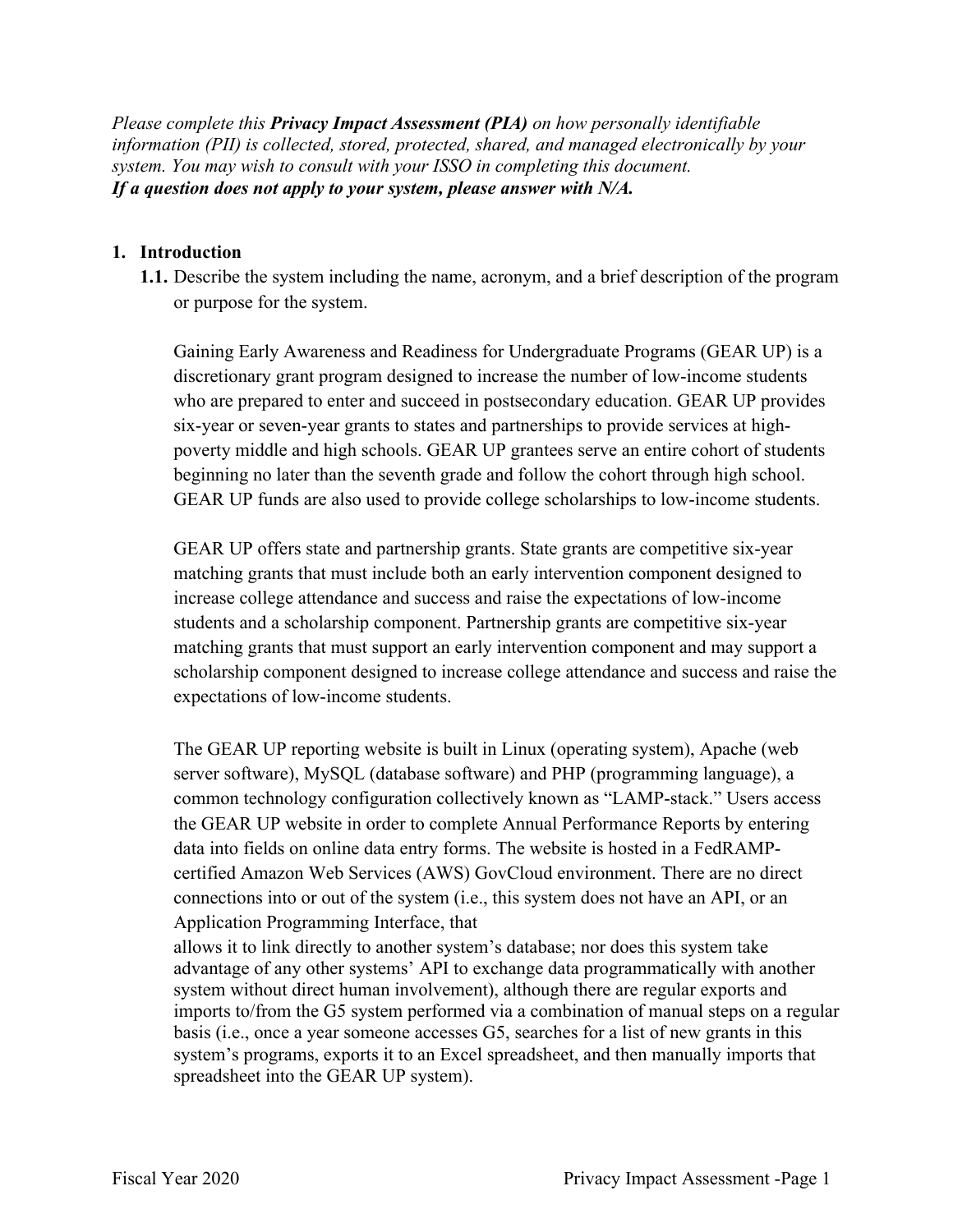**1.2.** Describe the purpose for which the personally identifiable information (PII)<sup>1</sup> is collected, used, maintained or shared.

PII (full name, email address, phone number) is collected for two reasons: (a) to provision user accounts in the system, and (b) to record contact information from individuals working at Grantee Institutions who are filling out and submitting the performance reports.

The following information is collected to create user accounts: first name, last name, email address, office phone (optional) and cell phone (optional).

 The following contact information is collected about grantee Project Directors, Certifying Officials, and Additional Contacts: first name, last name, email address, office mailing address, and office phone.

**1.3.** Is this a new system, or one that is currently in operation?

#### Currently Operating System

**1.4.** Is this PIA new, or is it updating a previous version?

#### New PIA

This is a new PIA for a currently operating system because the previous determination that the system did not contain PII has been changed.

**1.5.** Is the system operated by the agency or by a contractor?

#### **Contractor**

**1.5.1.** If the system is operated by a contractor, does the contract or other acquisitionrelated documents include privacy requirements?

 $\Box$ N/A

Click here to select.

#### **2. Legal Authorities and Other Requirements**  *If you are unsure of your legal authority, please contact your program attorney.*

 **2.1.** What specific legal authorities and/or agreements permit and regulate the collection and use of data by the system? Please include name and citation of the authority.

 $1$  The term "personally identifiable information" refers to information which can be used to distinguish or trace an individual's identity, such as their name, social security number, biometric records, etc. alone, or when combined with other personal or identifying information which is linked or linkable to a specific individual, such as date and place of birth, mother's maiden name, etc. OMB Circular A-130, page 33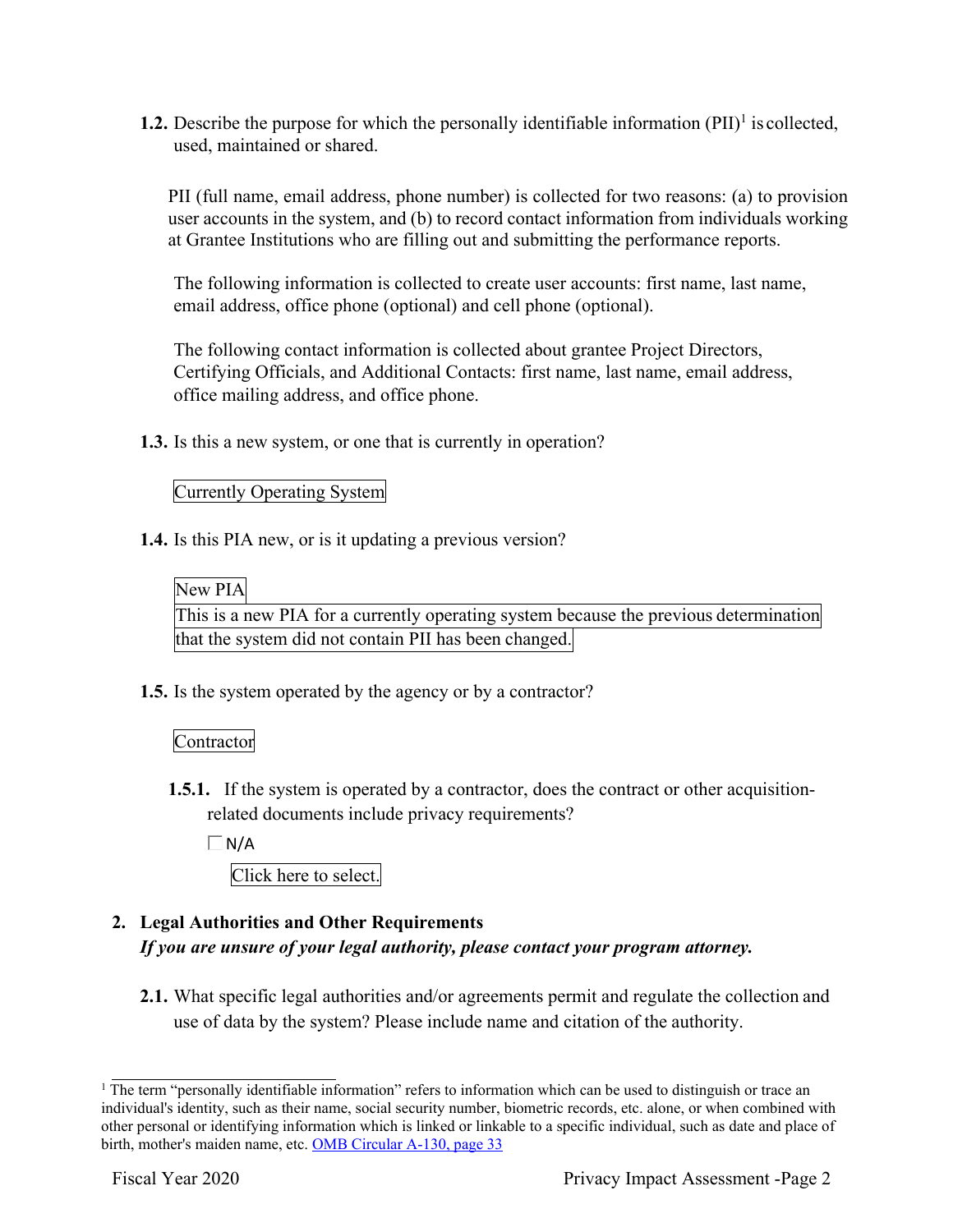The information is collected under the legal authority of The Higher Education Act of 1965, as amended, Title IV, which offers grants for the purposes of expanding educational opportunities for low-income high school students.

#### **SORN**

 **2.2.** Is the information in this system retrieved by an individual's name or personal identifier such as a Social Security Number or other identification?

**No** 

 Federal Register citation and link, or indicate that a SORN is in progress. **2.2.1.** If the above answer is **YES,** this system will need to be covered by Privacy Act System of Records Notice(s)  $(SORN(s))$ .<sup>2</sup> Please provide the SORN name, number,

 $\Box$ N/A

Click here to enter text.

**2.2.2.** If the above answer is **NO**, explain why a SORN was not necessary. For example, the information is not retrieved by an identifier, the information is not maintained in a system of records, or the information is not maintained by the Department, etc.

 $\Box$  N/A

 assigned to every grant. This identifier contains the CFDA Code, which identifies tracks back to the original grant application. There is nothing in the PR Number that directly identifies the institution, or any individuals associated with the institution. Information is retrieved by the grant's PR Number, which is a unique identifier the Program under which the grant was awarded, along with a six-digit number that

#### **Records Management**

 **an email to [RMHelp@ed.gov](mailto:RMHelp@ed.gov) If you do not know your records schedule, please consult with your records liaison or send** 

 relevant NARA schedule numbers and disposition instructions. **2.3.** What is the records retention schedule approved by National Archives and Records Administration (NARA) for the records contained in this system? Please provide all

 $2^2$  A System of Records Notice (SORN) is a formal notice to the public that identifies the purpose for which PII is collected, from whom and what type of PII is collected, how the PII is shared externally (routine uses), and how to access and correct any PII maintained by ED. <https://connected.ed.gov/om/Documents/SORN-Process.pdf>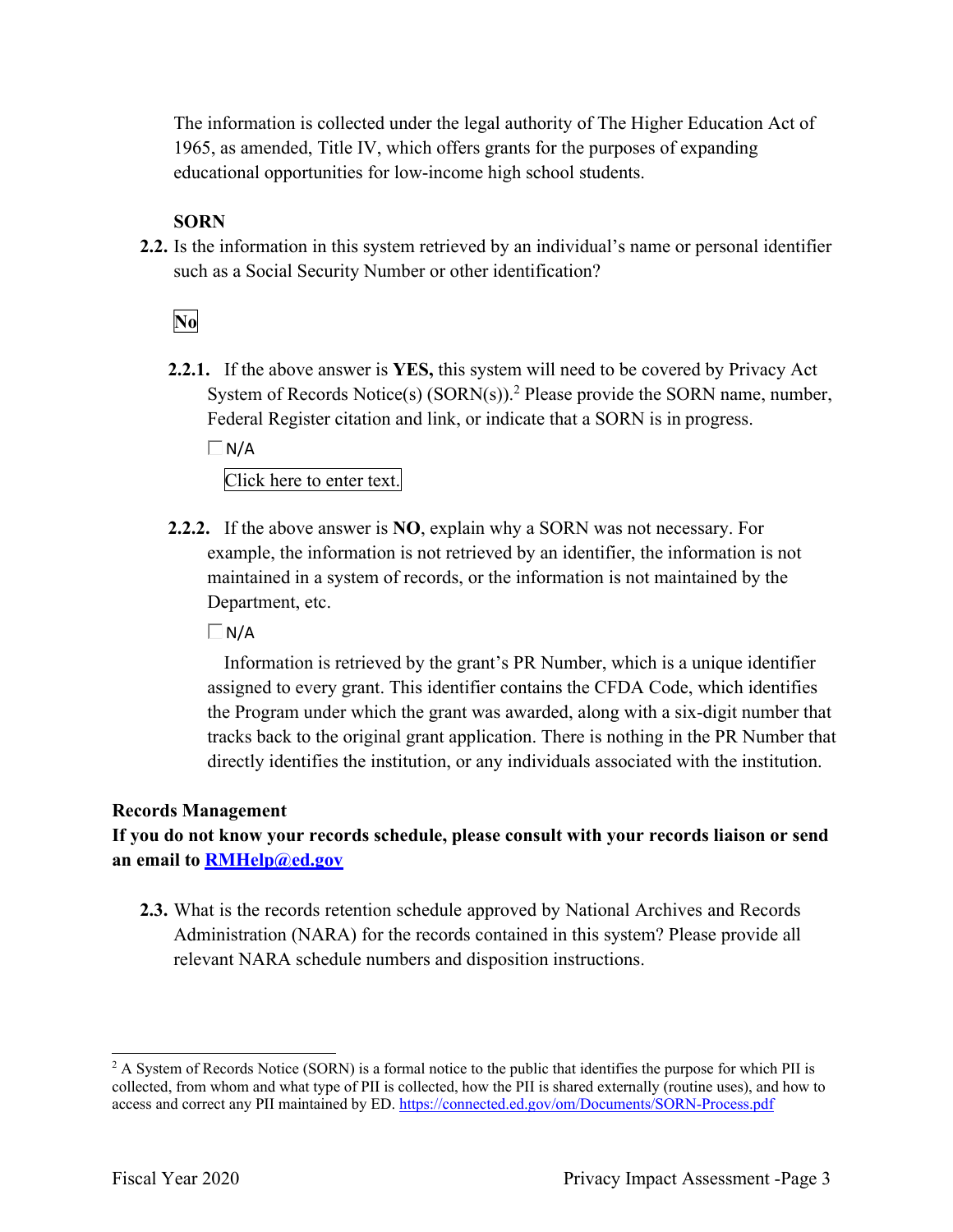Files. Disposition: Temporary. Destroy/Delete five (5) years after final action is taken on The records disposition schedule is ED 254: Grant Administration and Management file, but longer retention is authorized if required for business use. The records schedule number is N 1-441-11-00.

 timelines in the records disposition schedule? **2.4.** Is the PII contained in this system disposed of appropriately, and in accordance with the

**Yes** 

#### **3. Characterization and Use of Information**

#### **Collection**

 Social Security, etc.) that the system collects, uses, disseminates, or maintains. **3.1.** List the specific PII elements (e.g., name, email, address, phone number, date of birth,

The PII collected for establishing and maintaining user accounts for federal employees and contractors, grantees in GEAR UP programs, and staff members at institutions consists of: first name, last name, email address, office phone (optional), and cell phone (optional).

The PII collected for submission of performance reports consists of: work contact information about grantee project directors, certifying officials, and additional contacts. The PII elements collected are: first name, last name, email address, office mailing address, and office phone.

"Additional Contacts" do not exist on every grant. Some grantees have more resources and larger departments where the Project Director may have assistants who perform direct data entry into the system. Other grantees have smaller departments where the Project Director does all the data entry themselves. Either way, the Project Director, Certifying Official, and Additional Contact are all employed by the grantee institution and are authorized to access the GEAR UP system for the purpose of performance reporting.

 **3.2.** Does the system collect only the minimum amount required to achieve the purpose stated in Question 1.2?

Yes The system collects only name and work contact information, which is needed to provision accounts, and to contact those who use the system.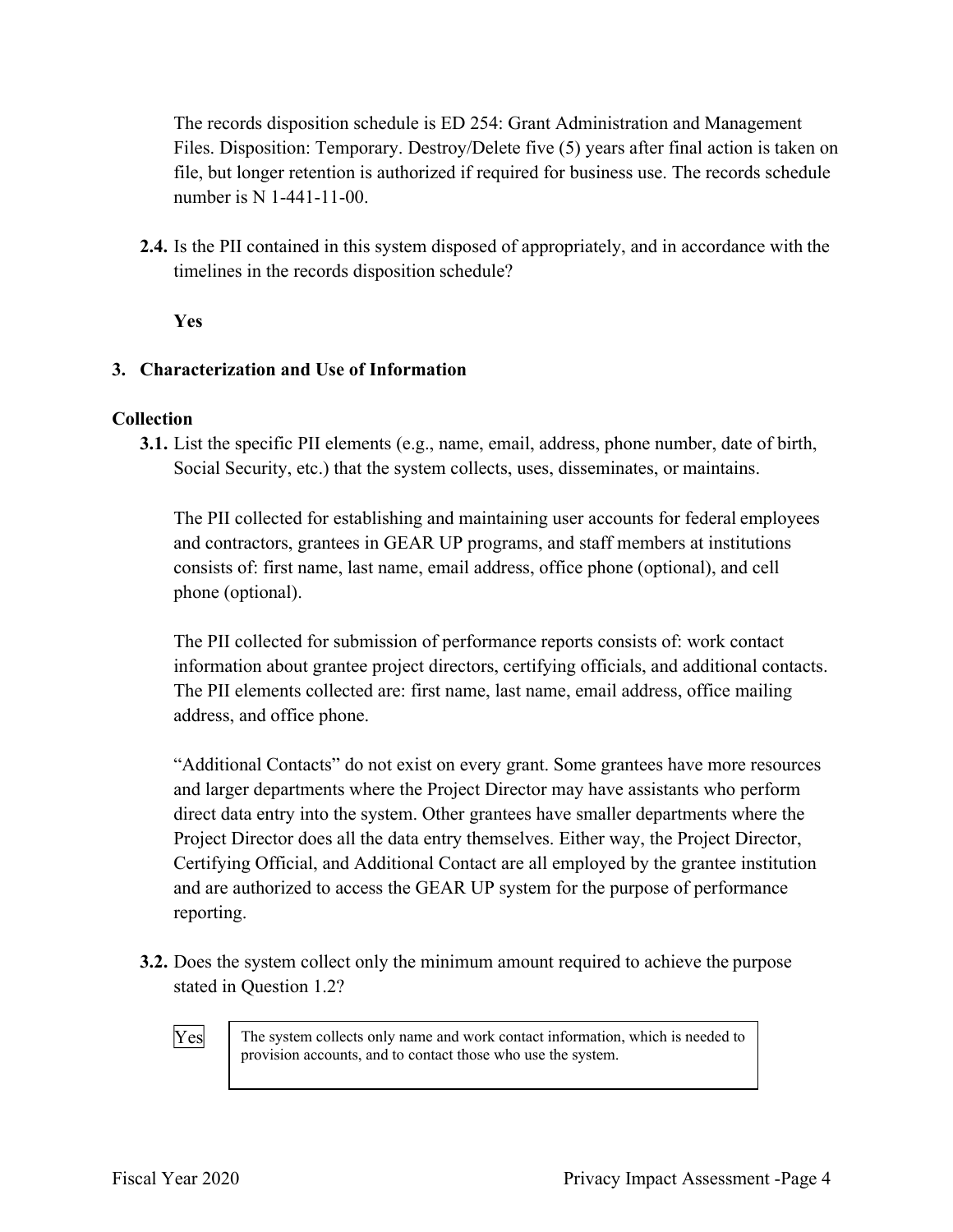commercial sources, etc.)? **3.3.** What are the sources of PII collected (e.g., individual, school, another agency,

Data are either imported from the Department's G5 system or submitted by the grantee.

 **3.4.** How is the PII collected from the stated sources listed in Question 3.3 (e.g., paper form, web page, database, etc.)?

Data from G5 are manually exported from that system into a spreadsheet and then imported into the GEAR UP system.

Data submitted by the grantee are entered into the system on a data entry form on a secure website.

collected?<sup>3</sup> Is there a frequency at which there are continuous checks to ensure the PII remains valid and accurate? **3.5.** How is the PII validated or confirmed to ensure the integrity of the information

 formatting where possible. There is no way to check the accuracy of the data entered Data imported from G5 are tested prior to import to ensure they conform to expected into G5 by the G5 users, but formatting checks can catch certain errors, for example, in telephone numbers and email addresses.

 Data entered by grantees are validated programmatically to ensure they conform to expected formatting where possible. There is no way to check the accuracy of data their reviews of the reports for substantive progress on the grant's objectives. entered onto the reports by grantees, but Program Officers are able to catch errors during

#### **Use**

**3.6.** Describe how the PII is used to achieve the purpose stated in Question 1.2 above.

Name and contact information are used to provision accounts so staff, grantees, and other users may access the system to submit information and manage the program. It is also used so that Program Officers know how to contact key personnel on the grant: Project Director, Certifying Official, and any Additional Contacts (additional data entry persons), if applicable.

 $3$  Examples include restricted form filling, account verification, editing and validating information as it's collected, and communication with the individual whose information it is.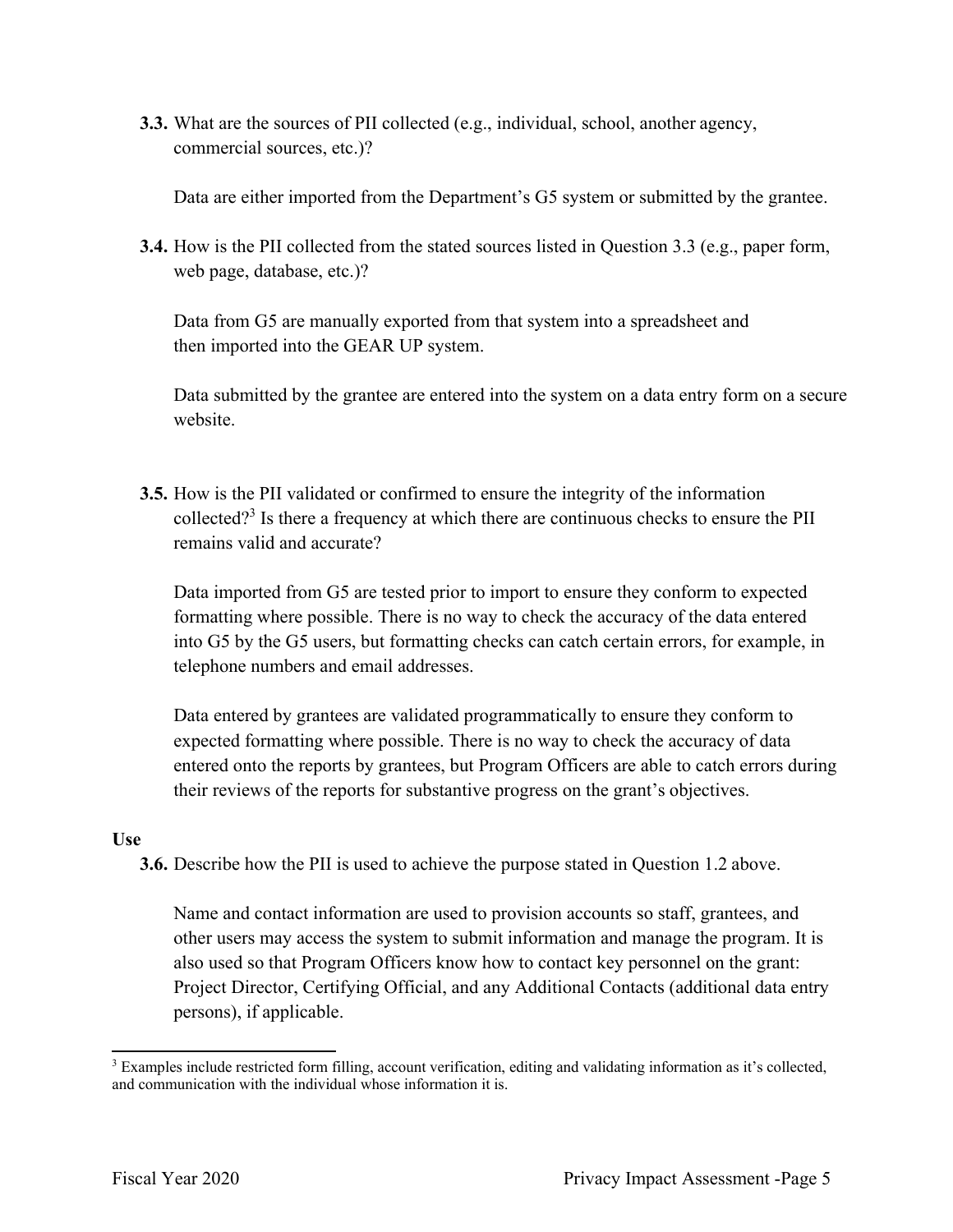prior to deployment or for training employees? **3.7.** Is the system using PII for testing/researching new applications or information systems

No

 **3.7.1.** If the above answer is **YES,** what controls are in place to minimize the risk and protect the data?

 $\Box$ N/A Click here to enter text.

#### **Social Security Numbers**

*It is the Department's Policy that, in order to collect Social Security Numbers, the System Owner must state the collection is: 1) authorized by law, 2) necessary for an agency purpose, and 3) there is no reasonable alternative.* 

 purpose for maintaining them. **3.8.** Does the system collect Social Security Numbers? Note that if the system maintains Social Security Numbers but does not explicitly collect them, answer 3.8.1 to address the

No

 **3.8.1.** If the above answer is **YES**, explain the purpose for its collection, and how the SSN will be used.

 $\Box N/A$ Click here to enter text.

 alternatives were not selected. **3.8.2.** Specify any alternatives considered in the collection of SSNs and why the

 $\Box$ N/A

Click here to enter text.

#### **4. Notice**

 public notice, such as a SORN, PIA,)? If notice is not provided, explain why not. **4.1.** How does the system provide individuals with notice about the collection of PII prior to its collection (e.g., direct notice, such as a Privacy Act Statement (if applicable) or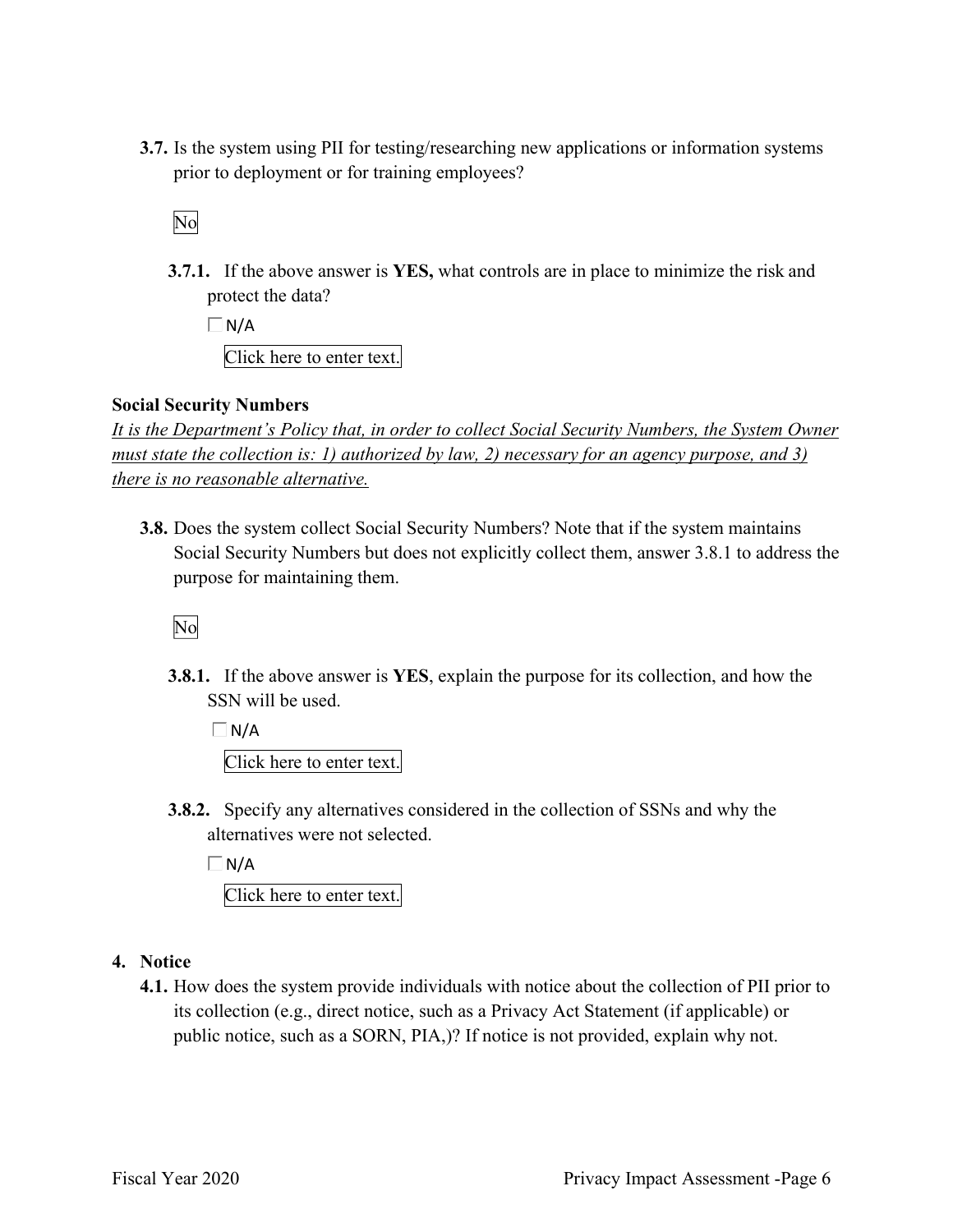be added as a link from the home page. The GEAR UP Privacy Policy will be modeled The GEAR UP website does not currently have a link to a Privacy Policy, but one will on the ed.gov Privacy Policy, which is found here: [www2.ed.gov/notices/privacy/index.html.](https://www2.ed.gov/notices/privacy/index.html)

 **4.2.** Provide the text of the notice or the link to the webpage where the notice is posted if notice is provided other than by SORN or PIA.

 $\overline{M}$  N/A

Click here to enter text.

 of previously collected PII), decline to provide PII, or opt out of the project? **4.3.** What opportunities are available for individuals to consent to uses (including new uses

 Use of the GEAR UP website is required to meet reporting requirements necessary to receive grant funding.

 are aware of and can consent to, where feasible, these changes? **4.4.** Is the notice referenced in Question 4.1 reviewed and revised when there are changes in the practice, policy, or activities that affect the PII and privacy to ensure that individuals

**Yes** 

#### **5. Information Sharing and Disclosures**

#### **Internal**

 **5.1.** Will PII be shared internally with other ED principal offices? If the answer is **NO**, please skip to Question 5.4.

No

#### **5.2.** What PII will be shared and with whom?

 $\Box$  N/A Click here to enter text.

 **5.3.** What is the purpose for sharing the specified PII with the specified internal organizations?

 $\Box$  N/A

Click here to enter text.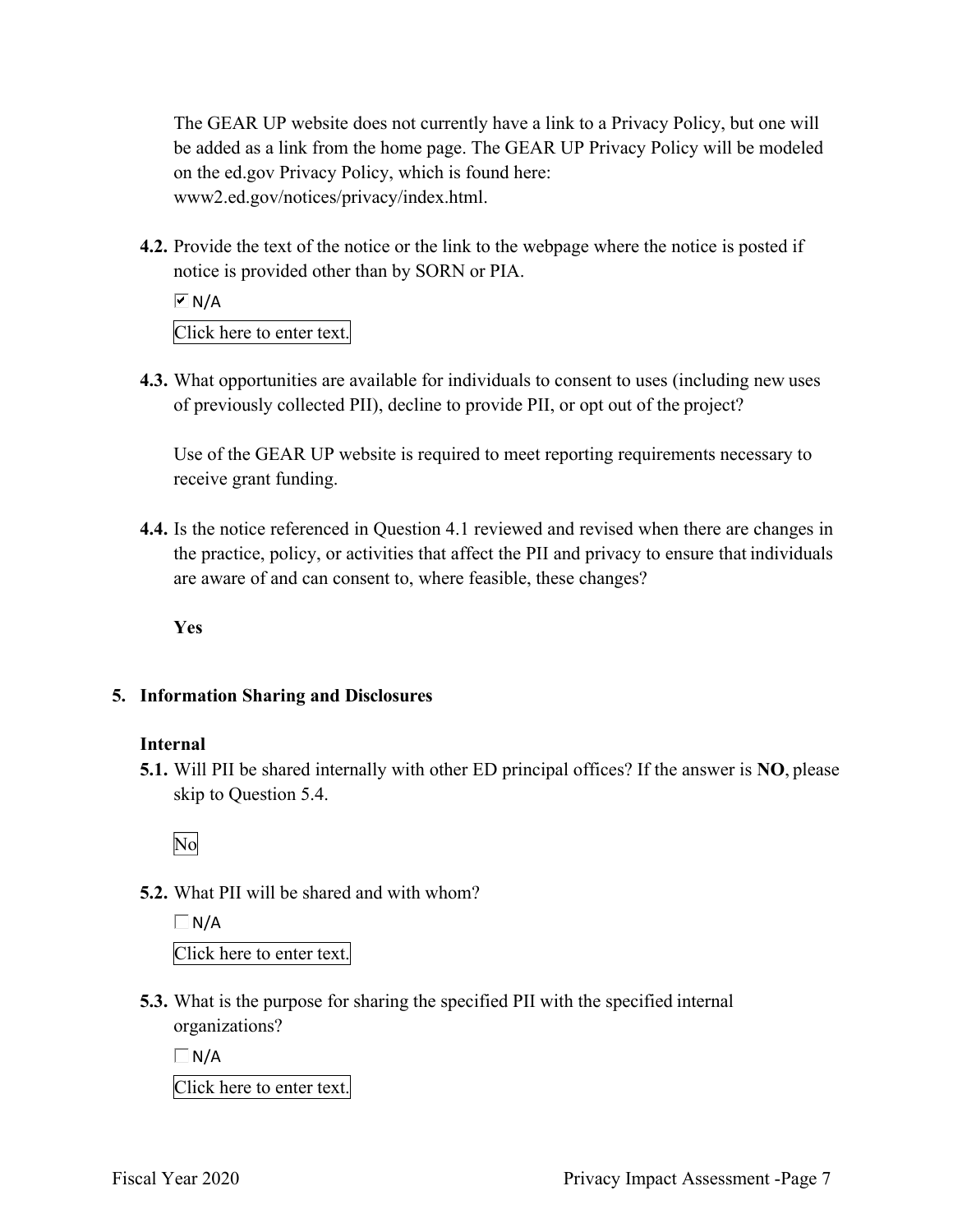#### **External**

 **5.4.** Will the PII contained in the system be shared with external entities (e.g. another agency, school district, the public, etc.)? If the answer is **NO**, please skip to Question 6.1.

No

 **Note: If you are sharing Social Security Numbers externally, please specify to 5.5.** What PII will be shared and with whom? List programmatic disclosures only.<sup>4</sup> **whom and for what purpose**.

 $\Box$  N/A

Click here to enter text.

**5.6.** What is the purpose for sharing the PII with the specified external entities?

 $\Box$  N/A

Click here to enter text.

**5.7.** Is the sharing with the external entities authorized?

 $\Box$  N/A Click here to select.

 available upon request? **5.8.** Is the system able to provide and retain an account of any disclosures made and make it

 $\Box$  N/A Click here to select.

**5.9.** How is the PII shared with the external entity (e.g. email, computer match, encrypted line, etc.)?

 $\Box$ N/A Click here to enter text.

 with another agency? **5.10.** Is the sharing pursuant to a Computer Matching Agreement (CMA), Memorandum of Understanding (MOU), or other type of approved sharing agreement

 $\Box N/A$ 

<sup>&</sup>lt;sup>4</sup> If this information is covered by Privacy Act System of Records Notice (SORN) please list only relevant programmatic disclosures listed under the Routine Uses section.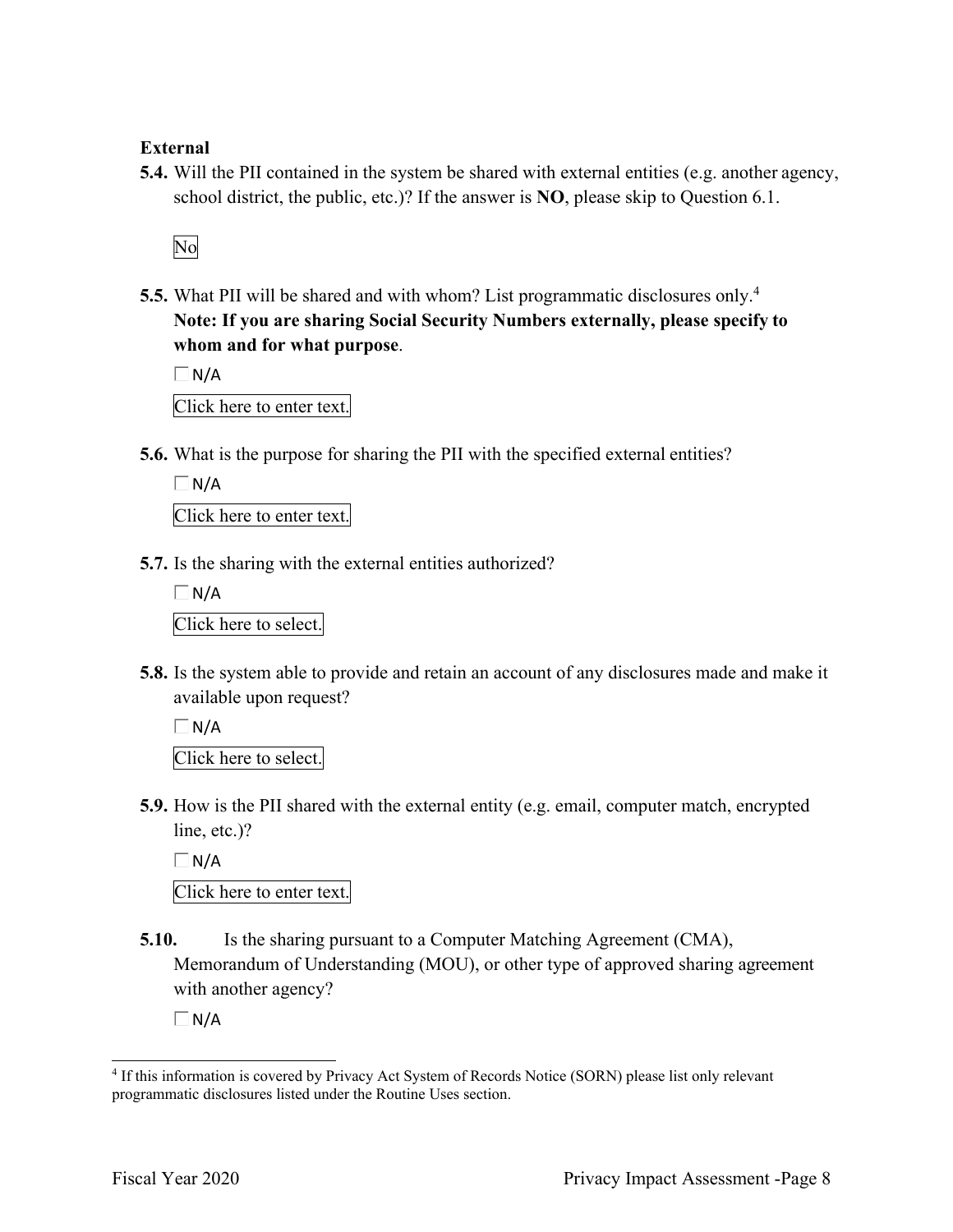Click here to select.

**5.11.** Does the project place limitation on re-disclosure?

 $\Box$  N/A

Click here to select.

#### **6. Redress**

**6.1.** What are the procedures that allow individuals to access their own information?

Grantees can log into the GEAR UP system and access their records.

 **6.2.** What procedures are in place to allow the subject individual to correct inaccurate or erroneous information?

Prior to submission grantees may make as many edits to their reports as they like. Once a report is submitted it is locked to prevent further editing. To make changes after submission, grantees must contact their Program Officer or the Help Desk and request that their report be unsubmitted.

**6.3.** How does the project notify individuals about the procedures for correcting their information?

Grantees are notified how to correct information via the online User Guide and via onscreen guidance during the report submission process.

#### **7. Safeguards**

 *If you are unsure which safeguards will apply, please consult with your ISSO.* 

 **7.1.** Does the principal office work with their CSO/ISSO to build privacy & security into the system and build privacy extensions to the extent feasible?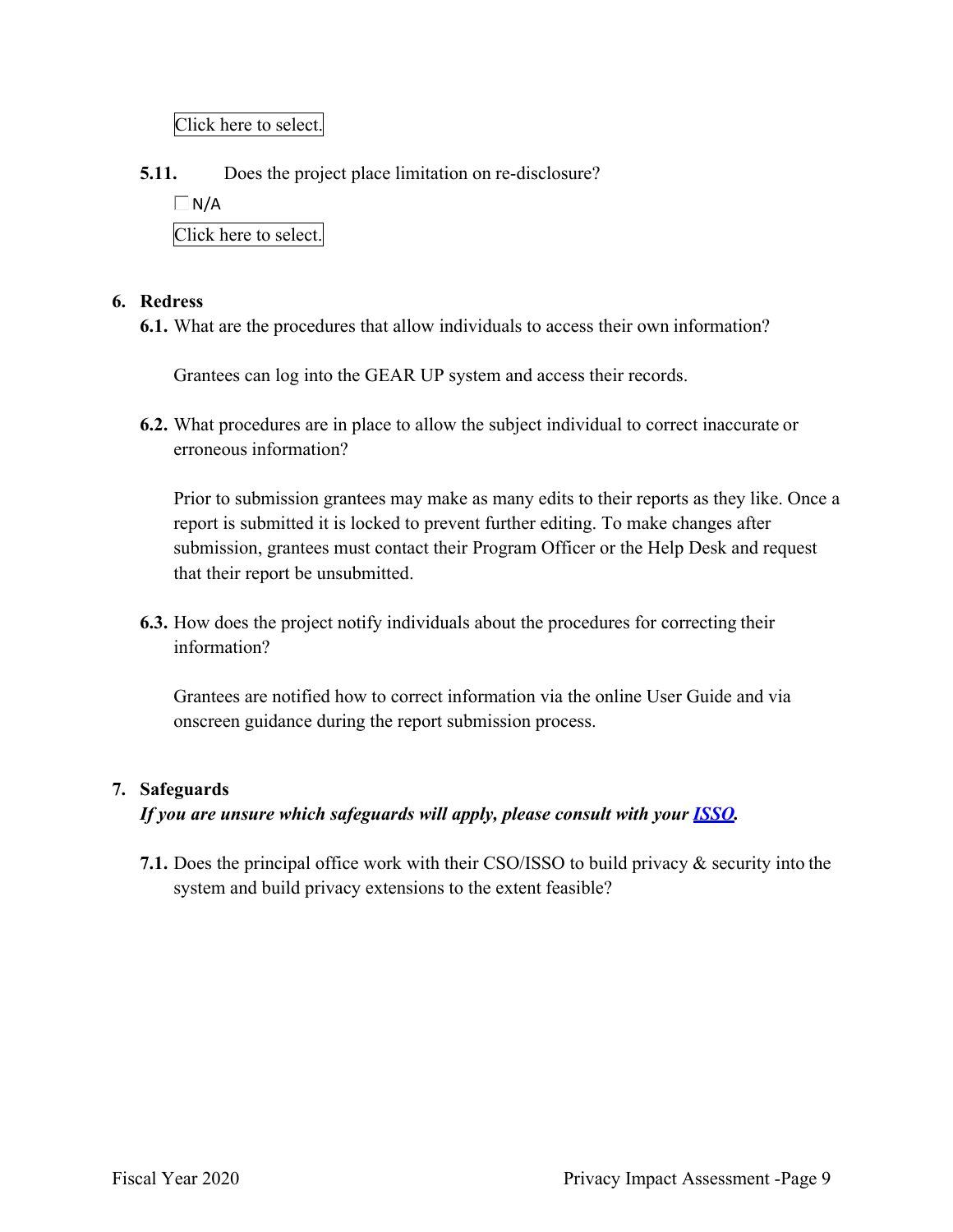Yes

**7.2.** Is an Authority to Operate (ATO) required?

Yes

 **Moderate, or High? 7.3.** Under NIST FIPS Pub. 199, what is the security categorization of the system: **Low,** 

 $\Box$  N/A Low

 **7.4.** What administrative, technical, and physical safeguards are in place to protect the information?

 GEAR UP is hosted outside of the Department's network on a FedRAMP-certified Cloud Service Provider (CSP) – AWS GovCloud. AWS enforces security controls over place which allows only specific trusted connections to access the data. the physical facility where the system is located in adherence with FedRAMP standards. Authentication to the server is permitted only over secure, encrypted connections. GEAR UP has an ATO in place and is in compliance with all NIST standards and DHS binding operational directives related to security and encrypted connections. A firewall is in

 security requirements and procedures as required by Federal law and policy? **7.5.** Is the information in the system appropriately secured in accordance with the IT

Yes

**7.6.** Has a risk assessment been conducted where appropriate security controls to protect against that risk have been identified and implemented?

Yes

 ensure the security controls continue to work properly at safeguarding the PII. **7.7.** Please describe any monitoring, testing or evaluation conducted on a regular basis to

 The System Administrator runs Nessus security scans on a monthly basis to ensure system integrity. GEAR UP is enrolled in the Department's monthly WebInspect scanning program. Event log monitoring is performed on a daily basis. System alerts have been implemented to notify administrators whenever there is unusually high